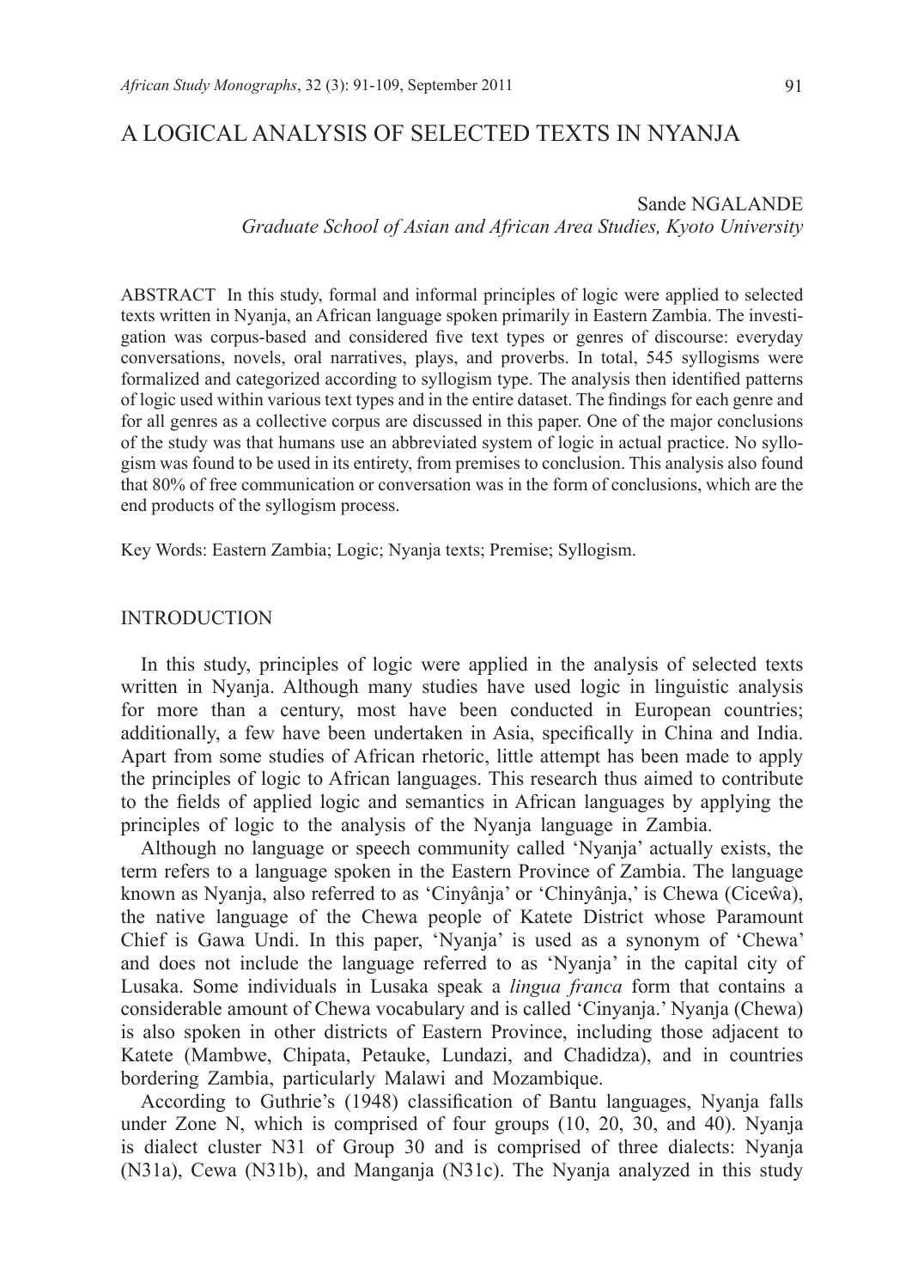is 'Cewa', a combination of Nyanja (N31a) and Chewa (N31b).

Logic has been one of the most intriguing and significant areas of scholarly investigation for centuries. Since the time of the great philosopher Aristotle, logic has been acknowledged as a component of general education. Aristotle believed that scholars should receive training in logic before embarking on the study of any social or natural science (Encyclopaedia Britannica, 1981: Vol. 11). Logic is currently taught at many universities and is a compulsory subject in many educational programs. To better understand the function of one's native language, the study of logic is as helpful as that of Latin grammar, upon which most linguistic thinking has traditionally been based. Most studies in logic, however, have been in the field of philosophy, where the subject has been explored widely. Although Plato and Aristotle undertook some studies that related logic almost directly to linguistics, the influence of logic on linguistics has been investigated in detail only since the beginning of the  $20<sup>th</sup>$  century. Much more research that applies logic to the study of linguistics is necessary.

## **METHODOLOGY**

General logic theory informed the research presented here, which investigated the function of logic in Nyanja. To ensure the representativeness of the findings, the analysis included different genres of discourse: typical conversations, oral narratives, a novel, a play, and proverbs. This study design was based on the hypothesis that different genres would exhibit different types of reasoning and argument structures. To observe the logical system, data from these genres were collected and analyzed by genre, and the findings were then compared among genres.

Given the diversity of the discourse genres investigated, data collection was carried out using a triangulation of methods. Typical conversations, oral narratives, and proverbs were collected by participant observation and from written sources. One novel and one play were selected and read before identifying logical data. The following written sources were used: Zulu's (1961) novel *Zomfula Mkazi Wacimaso-maso* [Zomfula, a promiscuous woman]; Chiwona's (1989) play *Pali Imfa Pali Mabvuto* [Where there is death there are problems]; Wendland's (2004) *Poceza M'madzulo* [Chatting time in the evening], a collection of oral narratives; Kamanga's (1949) *Nzeru Zakale* [Old wisdom], a collection of proverbs; and Chakanza's (2000) *Wisdom of the People*, another collection of proverbs.

Logical data are presented using formal language; such data were required for the final analysis. Thus, data that used ordinary language were changed to formal language by crafting or formalizing arguments or syllogisms based on the original text. The logical analysis was undertaken using the following steps: (1) Nyanja texts thought to be eligible for logical analysis were collected; (2) all data were translated into English; (3) arguments were crafted or formalized from texts that used ordinary language [Wallace (1977) outlined a similar process]; (4) valid and invalid arguments were identified;  $(5)$  types of crafted or formalized syllogisms were identified;  $(6)$  reasons for the use of logic in the manner observed in the Nyanja texts were explored by genre and as a whole; and (7) specific conclusions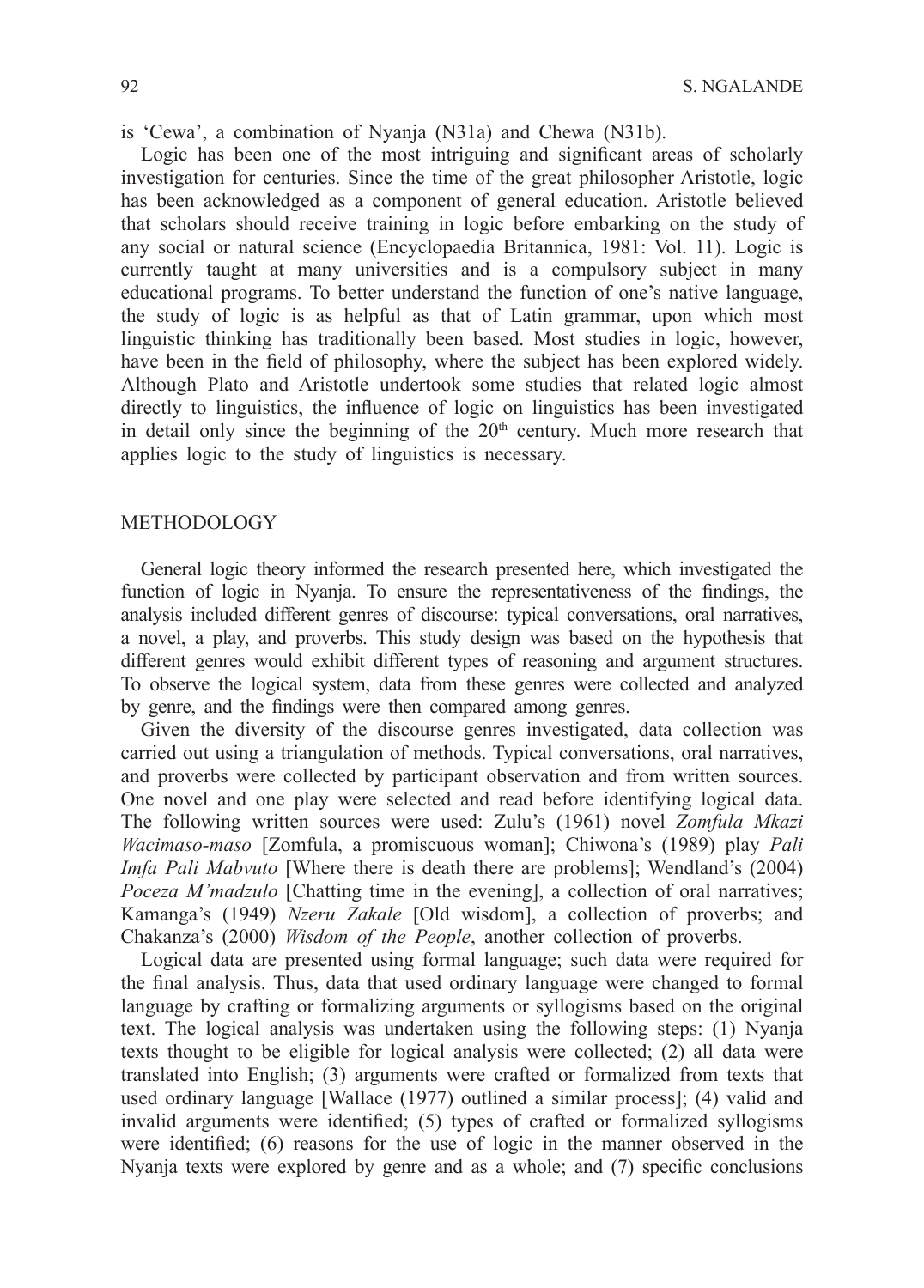for particular texts and general conclusions for all texts were drawn, based on the results of step 6.

The analysis consisted of two major components. First, the manner of argument presentation in the various discourse genres was explored. Second, the study sought to identify the types of arguments present in the data collected. A threecategory parameter was developed to achieve these two goals.

I. Major Syllogism Types

The first category, called major syllogism types, was designed to identify *modus ponendo ponens* (MPP), *modus tollendo tollens* (MTT), and hypothetical syllogisms. Each of these major argument types encompasses several subdivisions. MPP and MTT argument patterns are illustrated in examples (2) and (4), respectively.

In this paper, 'syllogism' and 'argument' are used synonymously. A syllogism is a set of three propositions: a major premise, a minor premise, and a conclusion inferred from the two premises (Allwood et al., 1977). Example 1 illustrates the structure of a syllogism.

- (1) 1. Zambians are Africans, i.e., if someone is Zambian, then s/he is African. Major premise
	- 2. Phiri is a Zambian. Minor premise

3. Thus, Phiri is an African. Conclusion

# 1. *Modus Ponendo Ponens* (MPP)

MPP, which literally means 'the way that affirms by affirming' in Latin, is a rule that governs conditional propositions or, simply, conditionals. A conditional is a valid argument that is formalized as in example (2), using lowercase letters (from *p* onward) as variables for propositions.

(2) 1. If *p*, then *q*, or  $p \rightarrow q$ . 2. *p*. 3. Thus, *q*.

Because *p* is the antecedent and *q* is the consequent, the proposition  $p \rightarrow q$  requires the use of assumption (example (3)).

- (3) 1. If a machine is on, then there will be noise.
	- 2. The machine is on.
	- 3. Thus, there will be noise.

#### 2. *Modus Tollendo Tollens* (MTT)

MTT, which means 'the way that denies by denying' in Latin, governs conditionals (as does MPP) as well as valid arguments. Example (4) illustrates the formalization of an argument and example (5) is an MTT.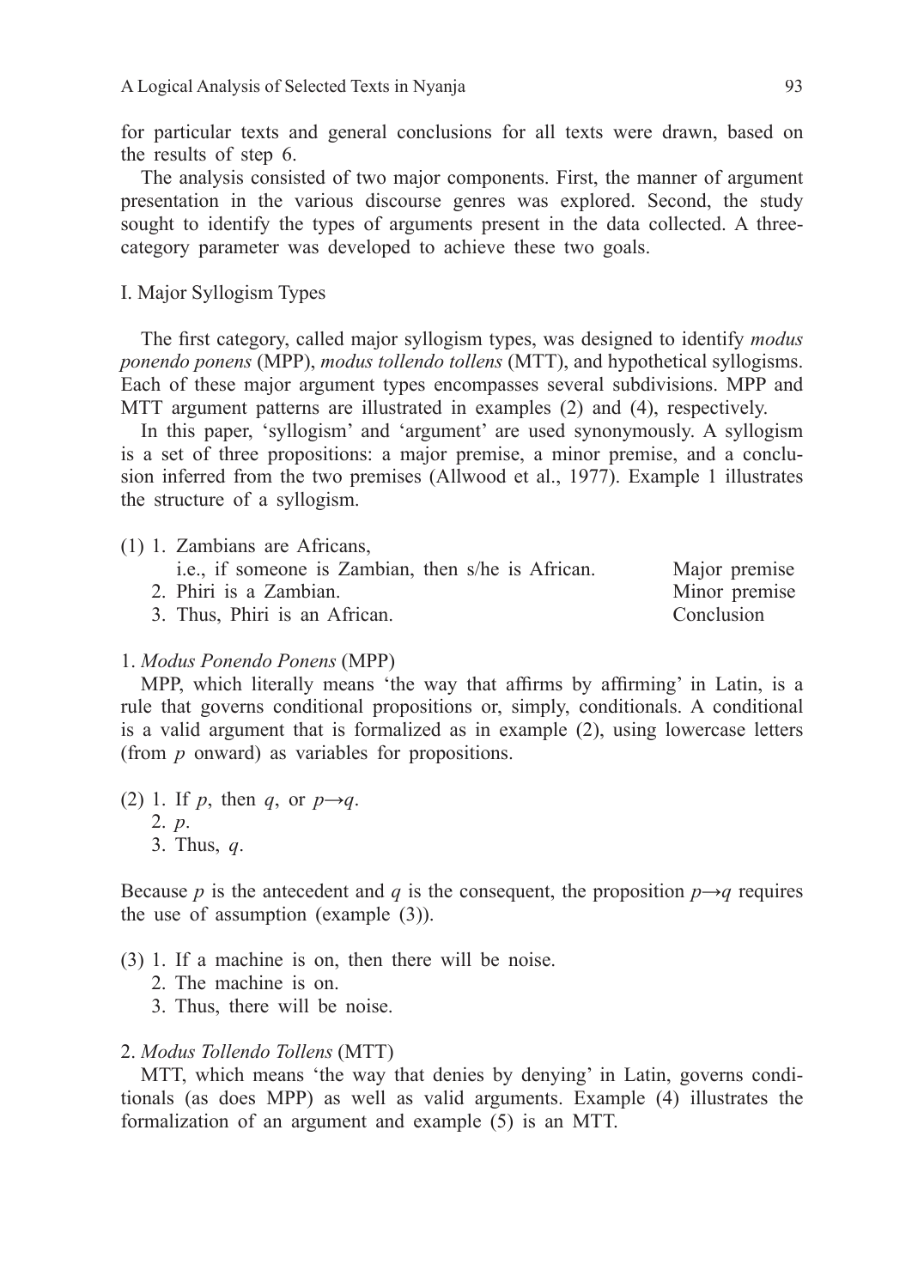- (4) 1. If *p*, then *q*, or  $p \rightarrow q$ . 2. Not *q*. 3. Thus, not *p*.
- (5) 1. If a machine is on, then there is noise.
	- 2. There is no noise.
	- 3. Thus, the machine is not on.
- 3. Hypothetical Syllogism

This argument type also governs valid arguments and conditional statements. It is called 'hypothetical' because it involves conditionals. Although MPP and MTT were formerly classified as hypothetical because they involved conditionals, they are no longer. In a hypothetical syllogism, the conclusion is also a conditional statement. Example (6) is a hypothetical syllogism and example (7) shows the formalization of the syllogism.

- (6) 1. If *p*, then *q*, or  $p \rightarrow q$ .
	- 2. If *q*, then *r*, or  $q \rightarrow r$ .
	- 3. Thus, if *p*, then *r*, or  $p \rightarrow r$ .
- (7) 1. If there is poverty, then there is no money.
	- 2. If there is no money, then there is no revenue.
	- 3. Thus, if there is poverty, then there is no revenue.

#### II. Syllogism Content

The second category, called syllogism content, was used to identify the form (major premise, minor premise, conclusion, and/or context) in which each argument was presented. Some texts lacked explicit statements that could be classified as major or minor premises or conclusions, requiring these forms to be inferred contextually. Example (8) shows an argument presented simply as a conclusion.

- (8) One day a driver is invited for lunch at his boss's home. At the table, the boss asks the driver to wash first, but he refuses. The boss insists that the driver washes first. In this situation, we can formalize two syllogisms from the hypothesized perspectives of the boss and the driver:
	- (a) Boss: Please wash your hands.

| 1. A guest should be given preference in one's home.               | Major Premise |  |  |
|--------------------------------------------------------------------|---------------|--|--|
| 2. My employee is my guest today.                                  | Minor Premise |  |  |
| 3. Thus, he should be given preference in hand-washing. Conclusion |               |  |  |
| (b) Driver: No sir, you first.                                     |               |  |  |
| 1. A boss should be given preference at all times.                 | Major premise |  |  |
| 2. We need to wash our hands.                                      | Minor premise |  |  |
| 3. Thus, the boss must wash his hands first.                       | Conclusion    |  |  |

The boss and driver give each other preference using merely the conclusion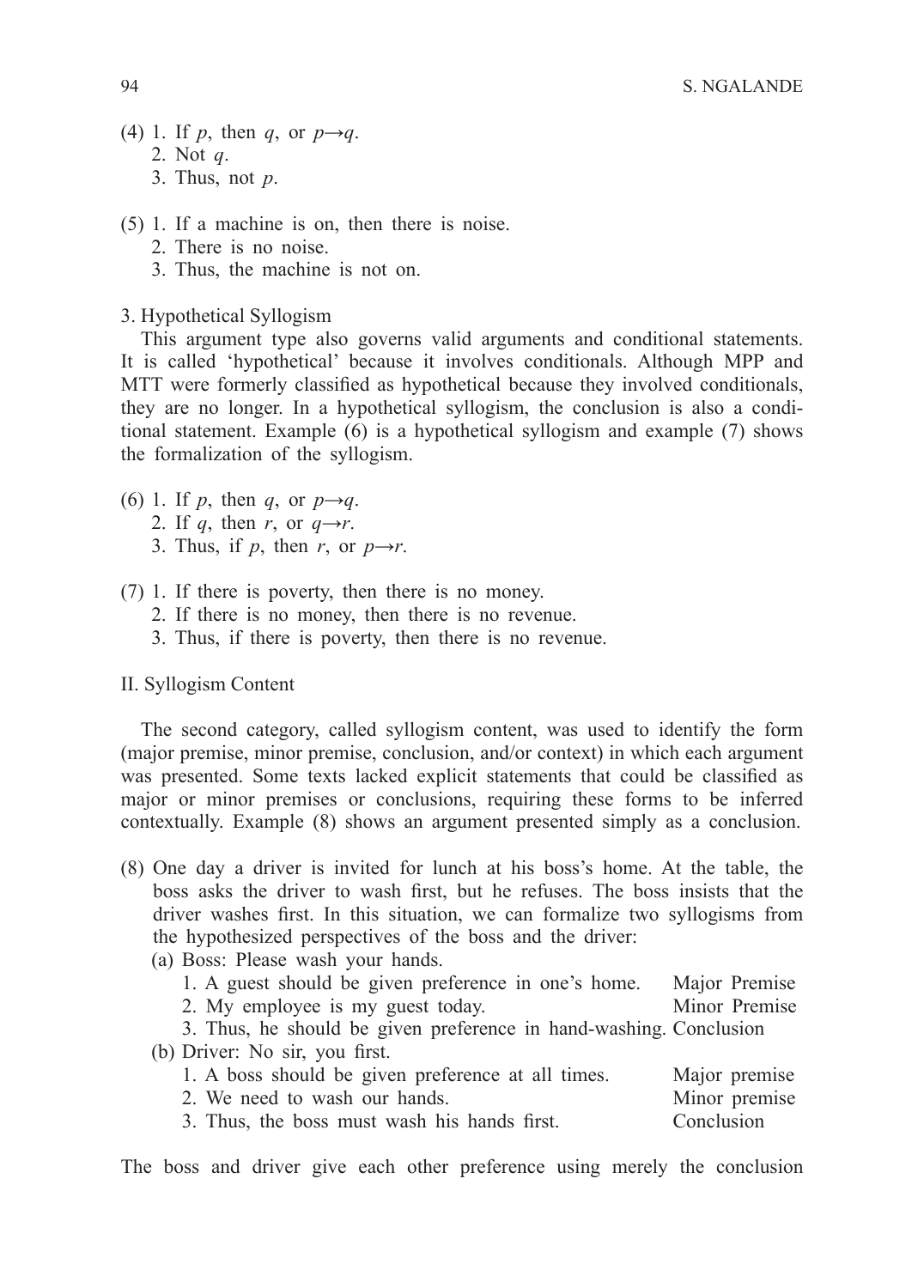statements, without detailing the reasons for their chosen manners of acting. Their arguments are presented merely as conclusions. This abbreviated pattern is a common way of thinking and communicating in everyday conversations.

The categories of context and major premise are best regarded as a single category because they function nearly identically. Conclusions may be drawn from the context of a conversation, just as they can from the major premise. Because the thinking process is abbreviated, participants seek to reduce the risk of errors (or communication breakdown) by providing sufficient and appropriate information. Thus, a minor premise can be used to initiate an argument only if it has a lower risk of causing error or if it is likely to allow the listener or audience to readily craft the desired syllogism. In example (9), a politician presents his argument as a minor premise.

(9) In a televised interview, a politician accused of murder states, "I cannot even kill a chicken, because I am a vegetarian." The politician's argument can be formalized as follows:

| 1. One who cannot kill a chicken cannot kill |               |
|----------------------------------------------|---------------|
| anything larger than the chicken.            | Major Premise |
| 2. I cannot kill a chicken.                  | Minor Premise |
| 3. Thus, I cannot kill a human being.        | Conclusion    |

The politician simply used a minor premise, requiring the journalist and audience to deduce the remaining components of the argument.

## III. Assessment of Syllogisms

The third category, assessment of syllogisms, was used to investigate types of argument that did not fall under the major syllogism types. These included valid and sound, valid but unsound, uncogent but strong, cogent but weak, MPP fallacy, and MTT fallacy arguments.

#### 1. MPP Fallacy

An MPP fallacy is a misapplication of the MPP syllogism, as illustrated in example (10).

- (10) People blamed the coach for the poor performance of the Zambian National Soccer Team. The people's argument is formalized as follows:
	- 1. A bad coach makes his team lose. Major Premise<br>
	2. The team has lost Minor Premise 2. The team has lost. 3. Thus, the coach is bad. Conclusion

The major premise is comprised of two propositions: the antecedent (*p*) 'a bad coach' and the consequent (*q*) 'his team loses.' An MPP fallacy is a logical error that is realized by affirming the antecedent. A true MPP would be formalized as in example (2) using the rule of assumption; example (11) shows the formalization of this syllogism.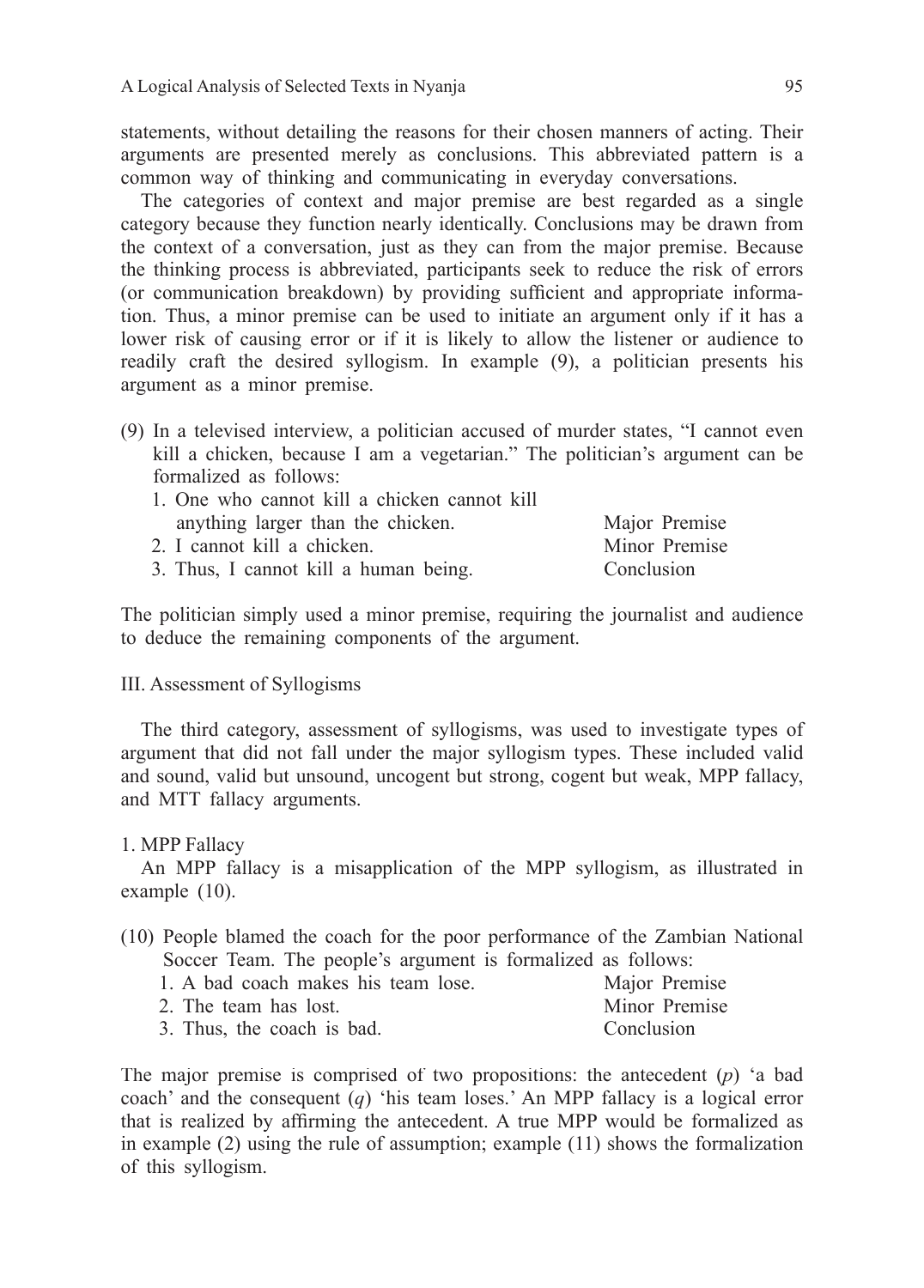(11) If  $p =$  If there is a bad coach, then  $q =$  then his team will lose. We assume  $p =$  there is a bad coach. Therefore,  $q =$ his team will lose.

However, the speaker in the second part of this argument reaffirms the antecedent (minor premise: the team has lost) and consequently draws the wrong conclusion (the coach is bad). The team's loss may have had nothing to do with the quality of the coach. Although this is a logical error, it remains highly probable that the loss could be attributed to the bad coach.

#### 2. MTT Fallacy

AN MTT fallacy is the misapplication of an MTT syllogism, illustrated in example (12).

- $(12)$  A man comes home from work earlier than usual to find that his wife is not home. When he calls her, she says that she is at a friend's home. However, she had said previously that she would go to church if she went out. 1. My wife said she would go to church.
	-
	- 2. She is not at church.
	- 3. So, she is cheating.

This is called an MTT fallacy because the syllogism looks like an MTT but lacks a valid format. It is a fallacy or error because the fact that the wife is not at church does not mean that she is cheating. She could have been at the friend's home for various other good reasons.

## 3. Valid and Sound Syllogisms

An argument is valid when all of its premises support the conclusion completely (Layman, 2002). If all of the premises are true, then the conclusion must be true. An argument is invalid when the conclusion is not necessarily true, even when all the premises are true. When all of the premises of a valid argument are true, it is called a sound argument and will always have a true conclusion. An unsound argument can be realized in any of the following three situations: (a) when an argument is valid but has at least one false premise, (b) when an argument is invalid but all premises are true, or (c) when an argument is invalid and has at least one false premise.

Example (14) illustrates the construction of a valid and sound syllogism based on a proverb (example (13)).

(13) *Mapanga awiri abvumbwitsa*

 [Trying to shelter from rain in two places at once can cause you to get soaked].

- (14) 1. One cannot take shelter in two places at once.
	- 2. So, if one does not want to get soaked, then one needs to choose a single shelter.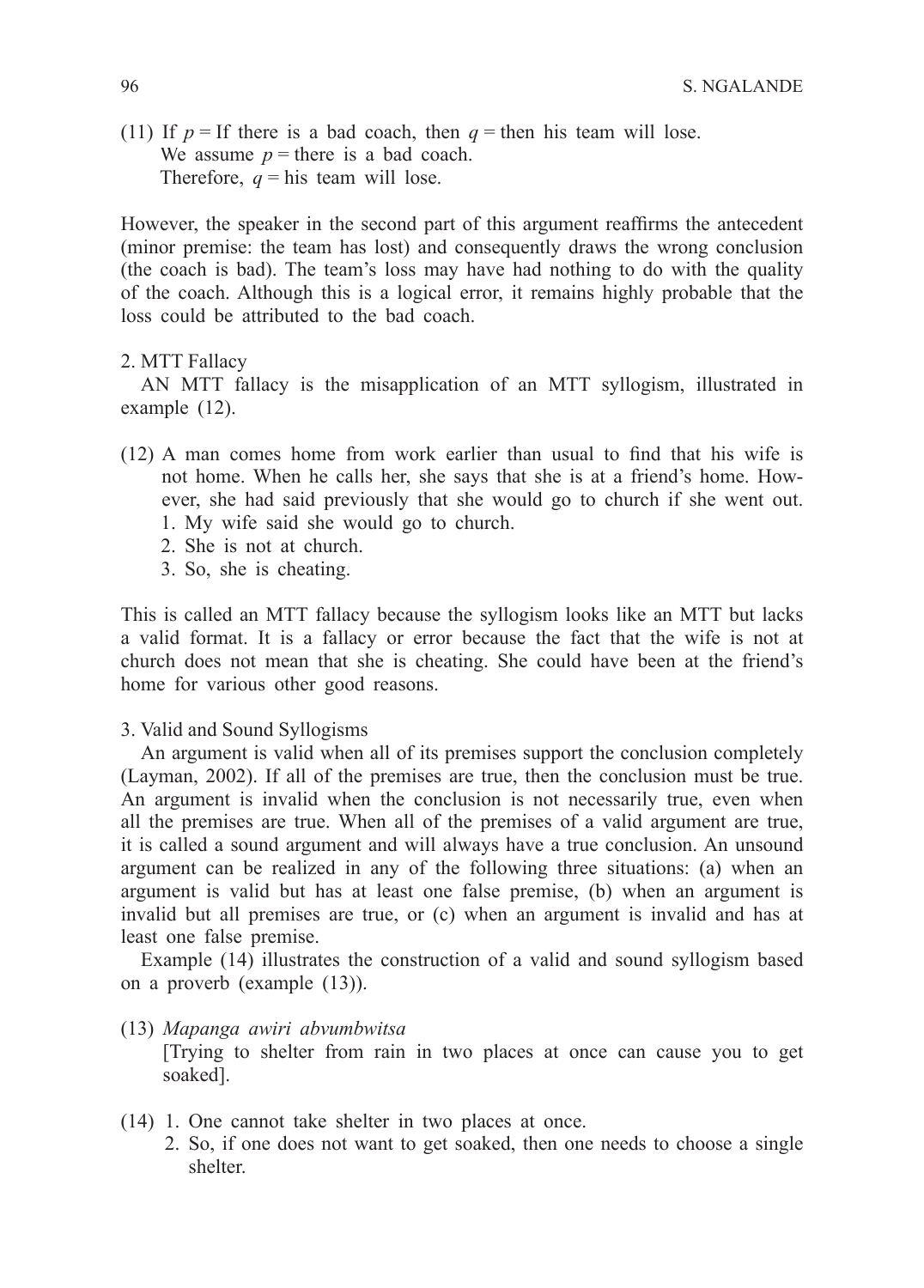A Logical Analysis of Selected Texts in Nyanja 97

3. A person does not want to get soaked, so s/he finds a single shelter.

A person can practically be found only in one place at a time. Trying to move from one shelter to another while it is raining can cause you to get soaked. This syllogism is sound in reasoning and valid in formulation as a hypothetical syllogism.

## 4. Valid but Unsound Syllogisms

This type of syllogism has a valid formulation but uses unsound reasoning. Example (15) uses a situation selected from a conversation that occurred on a radio program. A caller believed that people should practice safe sex in order to live longer. An MPP syllogism can be crafted from this statement.

- (15) 1. To live longer, one needs to practice safe sex.
	- 2. S/he has lived a long time.
	- 3. So, s/he has been practicing safe sex.

Although the formulation appears valid, it does not make much sense that one needs only to practice safe sex to live longer, as the syllogism implies. People who practice safe sex may die from many other causes. Practicing safe sex may only be a part of living a long life. Thus, the syllogism does not employ sound reasoning.

## 5. Uncogent but Strong Syllogisms

An argument is not always simply valid or invalid, sound or unsound. In some situations, an invalid argument contains premises that provide partial evidence supporting the conclusion. Such arguments are called 'strong.' The essential feature of a strong argument is that it is probable, but not necessary, that if its premises are true, then the conclusion is also true. A weak argument is one for which it is "not probable that if its premises are true, then its conclusion is true" ( Layman, 2002: 37). A cogent argument is strong and has only true premises, whereas an uncogent argument is either weak or strong but contains at least one false premise (Layman, 2002).

Example (16) is a syllogism taken from a dialogue in a play written to encourage women who prefer simply to get married than to attend school.

- (16) 1. Men marry so that women can work for them.
	- 2. Modern schools do not teach girls about marriage.
	- 3. So, if I go to school, I will not get married.

Only the minor premise (statement 2) contains some truth. Thus, the syllogism is uncogent. Further, the conclusion does not follow directly from the two premises. An educated woman may be more desirable for marriage than one who did not go to school.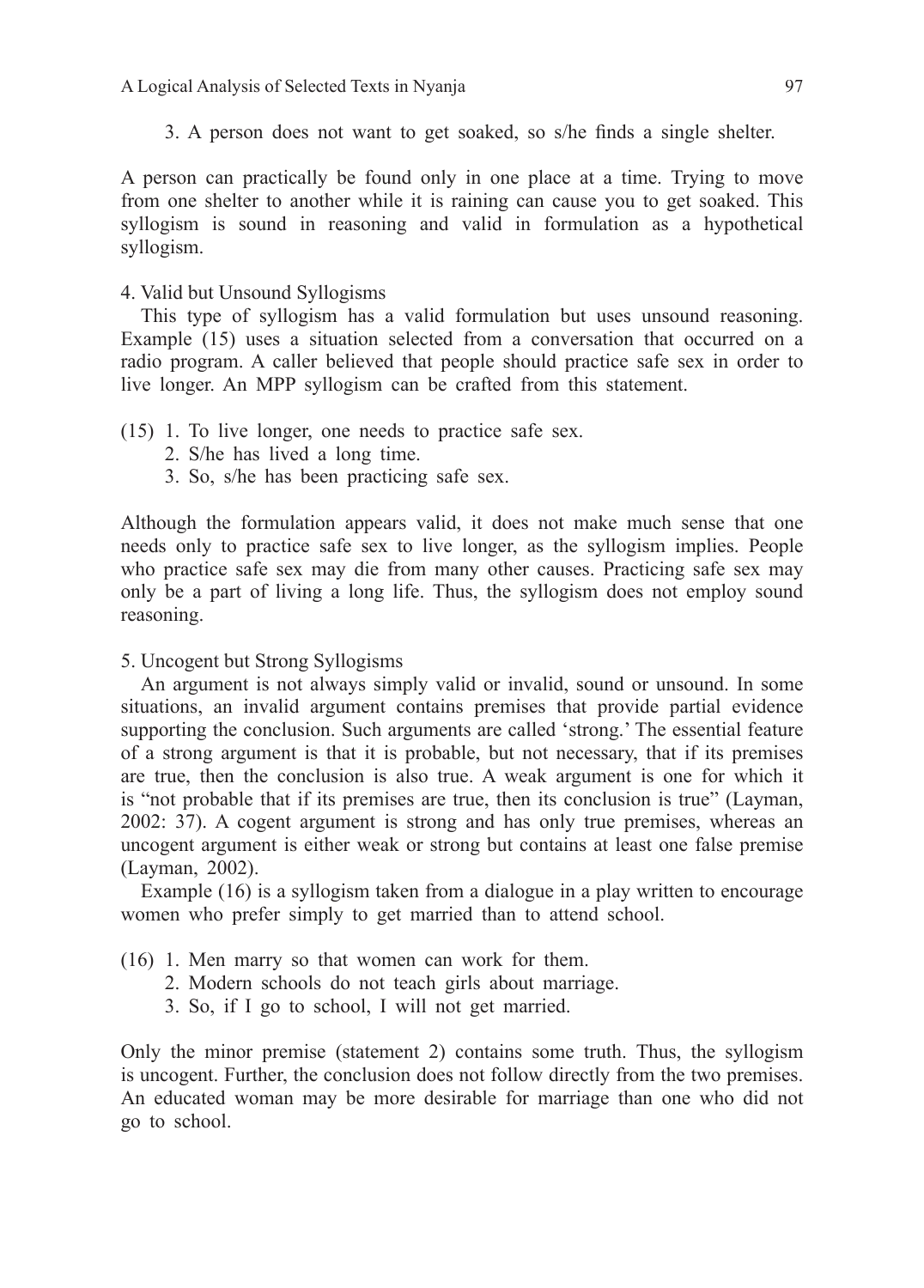#### 6. Cogent but Weak Syllogisms

Example (17) presents a cogent but weak syllogism taken from a novel. A character is worried that he will die of hunger because he has lost his employment.

- (17) 1. One needs to have the means of obtaining food for one's family.
	- 2. I am not employed.
	- 3. Thus, I cannot obtain food for the family.

The first two premises are true but the wrong conclusion has been drawn. Employment is not the only means of obtaining food for one's family. One could become a farmer and provide enough food for the family, or obtain food through several other means.

## FINDINGS AND DISCUSSION

A total of 545 syllogisms were formalized, including 219 from oral narratives, 122 from proverbs, 60 from ordinary conversations, 70 from the script of a play, and 74 from a novel.

## I. Conversation

This genre was examined to explore the function of logic in everyday conversations. Conversations display individuals' oral skills in everyday human intercourse. Fig. 1 shows the findings of this study, grouped by major syllogism type.

More than half of the arguments presented in conversation were MPP types. At this stage of analysis, the primary objective was to establish major argument patterns; the validity and soundness of the arguments was thus not assessed. Unlike MTT constructions, MPP arguments present a straightforward thought pattern that proceeds from premises to conclusion. MTT patterns do not seem straightforward and require time to construct, due to the aspect of negation. Given the limited time in which conversation participants may construct their arguments, it is reasonable that most arguments used straightforward and readily understood thought patterns. This finding does not mean, however, that simpler patterns of logic are used in conversations. The complexity of many arguments is revealed by the number of errors that are committed during spoken conversations.

About one-third of the arguments were hypothetical. Such arguments are based on hypotheses formulated by drawing on one's pool of knowledge and experience. Speakers usually hope that these hypotheses are found to be true. Thus, about one-third of the arguments presented in conversation are experiments that the speaker hopes will produce the desired results. The nature of the results is determined by the validity and cogency of the arguments.

Fig. 2 presents the results according to syllogism content. This category was used to observe the manner in which arguments were presented in conversations. Like the analysis of major syllogism types (Fig. 1), which indicated that conversation participants frequently opted for easier constructions, the analysis of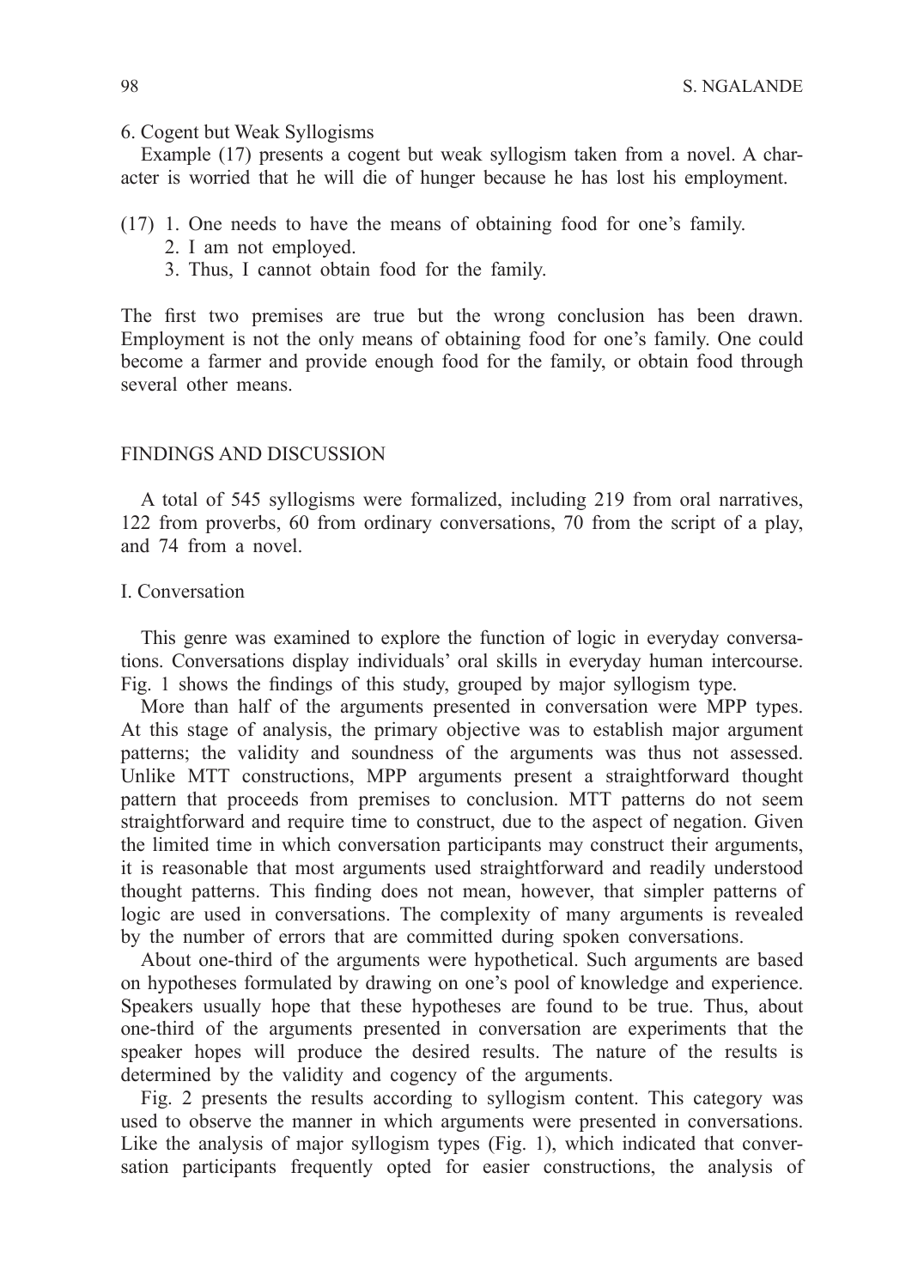

**Fig. 1.** Major Syllogism Types—Conversations.



**Fig. 2.** Syllogism Content—Conversations.



**Fig. 3.** Assessment of Syllogisms—Conversations.

syllogism content found that 80% of arguments were presented or initiated simply as conclusions. It is 'easier' to simply present an argument as a conclusion, ignoring the premises. Participants infer the premises from the context of the conversation or discourse. The 'easier' (economical) way thus involves the abbreviation of the entire thought process, not the use of a simple pattern of logic or thought. Consequently, conversations were full of enthymemes (abbreviated syllogisms).

The assessment of syllogisms (Fig. 3) revealed more about human conversations. Only 2% of arguments were found to be valid and sound, and closer scrutiny would likely reduce this percentage. Thus, at least 98% of arguments contained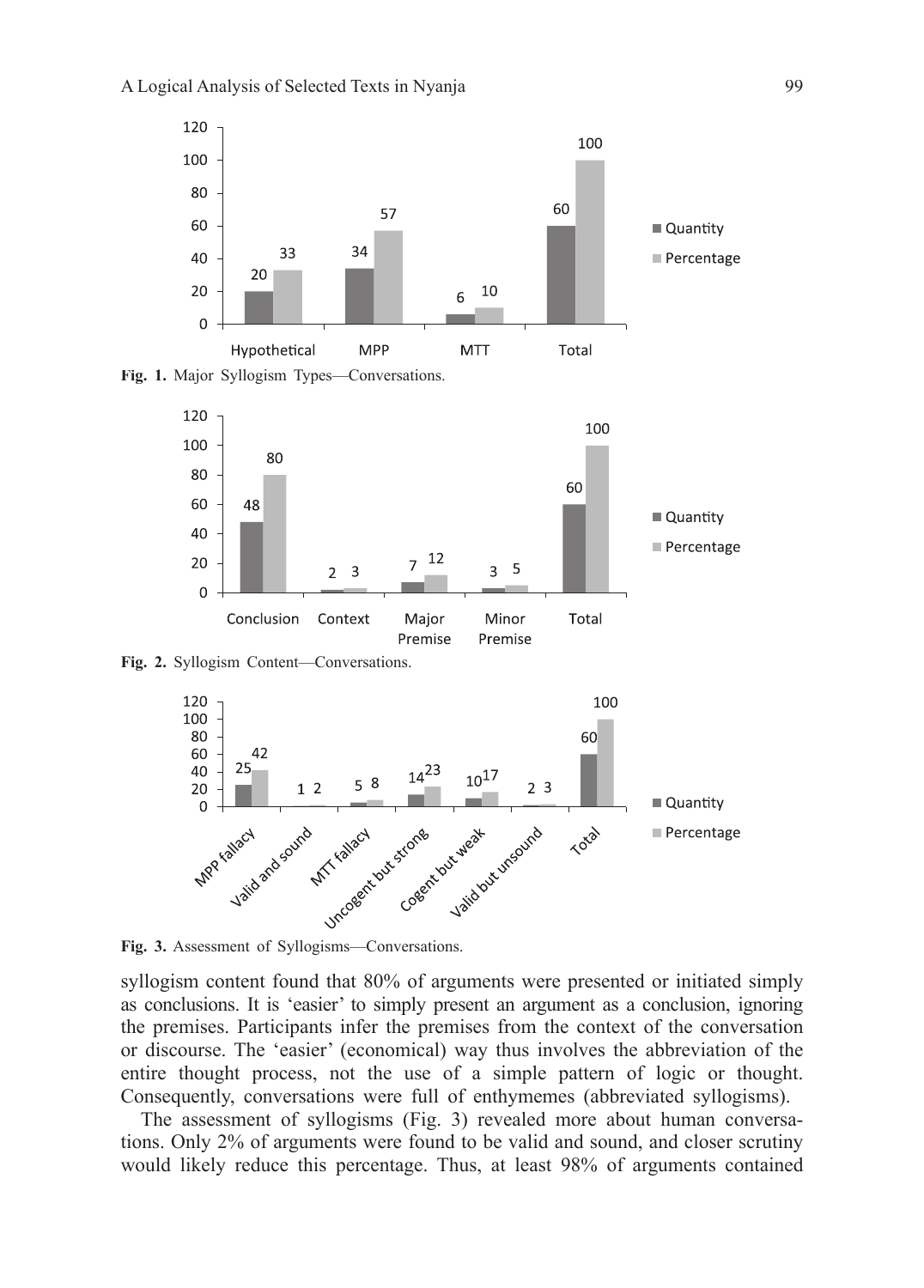logical errors in reasoning. One might wonder how humans manage to communicate with so many errors in reasoning. These errors are complemented by calculated or implied probabilities taken from human experience; in other words, errors in reasoning are compensated for by the strength of arguments in conversations.

Accordingly, 5% of arguments were cogent and 23% were uncogent but strong. Humans thus depend on the cogency, rather than the validity and soundness, of arguments presented in conversation. The validity and soundness of arguments does not matter, as long as the likelihood of producing the desired results (the expected conclusion) is high. The 28% of arguments in Fig. 3 corresponds, in percentage, to the 33% of hypothetical arguments in the analysis of major syllogism types (Fig. 1). These findings strengthen the view that humans depend on experience-based knowledge when constructing arguments in conversation.

#### II. Novels

The analysis of major syllogism types in the novel (Fig. 4) revealed that 44% of the crafted syllogisms were hypothetical, 34% were MPPs and 22% were MTTs. As in conversations, most arguments presented in the novel were based on human experience. Thus, nearly half of the arguments were hypothetical, regardless of whether they were valid or sound. Human experience, therefore, sets conditions under which some syllogisms are developed to justify human thoughts and actions. Example (18) presents a syllogism based on human experience.

(18) A prostitute will sleep with anybody, including those with an illness. If a prostitute sleeps with ill people, then she is also ill. So, if one sleeps with a prostitute, then one will contract an illness.

Syllogism (18) was derived from the belief that many prostitutes are carriers of sexually transmitted diseases, and that people who sleep with prostitutes have a high risk of contracting such diseases. Although the argument is invalid, it is strong because the probability of contracting a disease from a prostitute is high.

About one-third of the syllogisms were of the MPP type and about one- quarter were of the MTT type. As in conversations, the percentage of MTTs was lowest. Although this is a controlled environment, it is evident that people do not frequently question arguments using negation. In a negating statement, a speaker questions a situation in order to reorganize the premises of an argument and arrive at an appropriate conclusion. Example (19) presents an MTT syllogism.

(19) If my husband loves me, he cannot leave me for another woman. He has not left me for another woman. So, he loves me.

The speaker negates the second statement, the consequent, and draws the conclusion that her husband loves her because he has not left her for another woman. Of course, the syllogisms in examples (18) and (19) are fallacies. The fact that the husband has not left his wife for another woman may have nothing to do with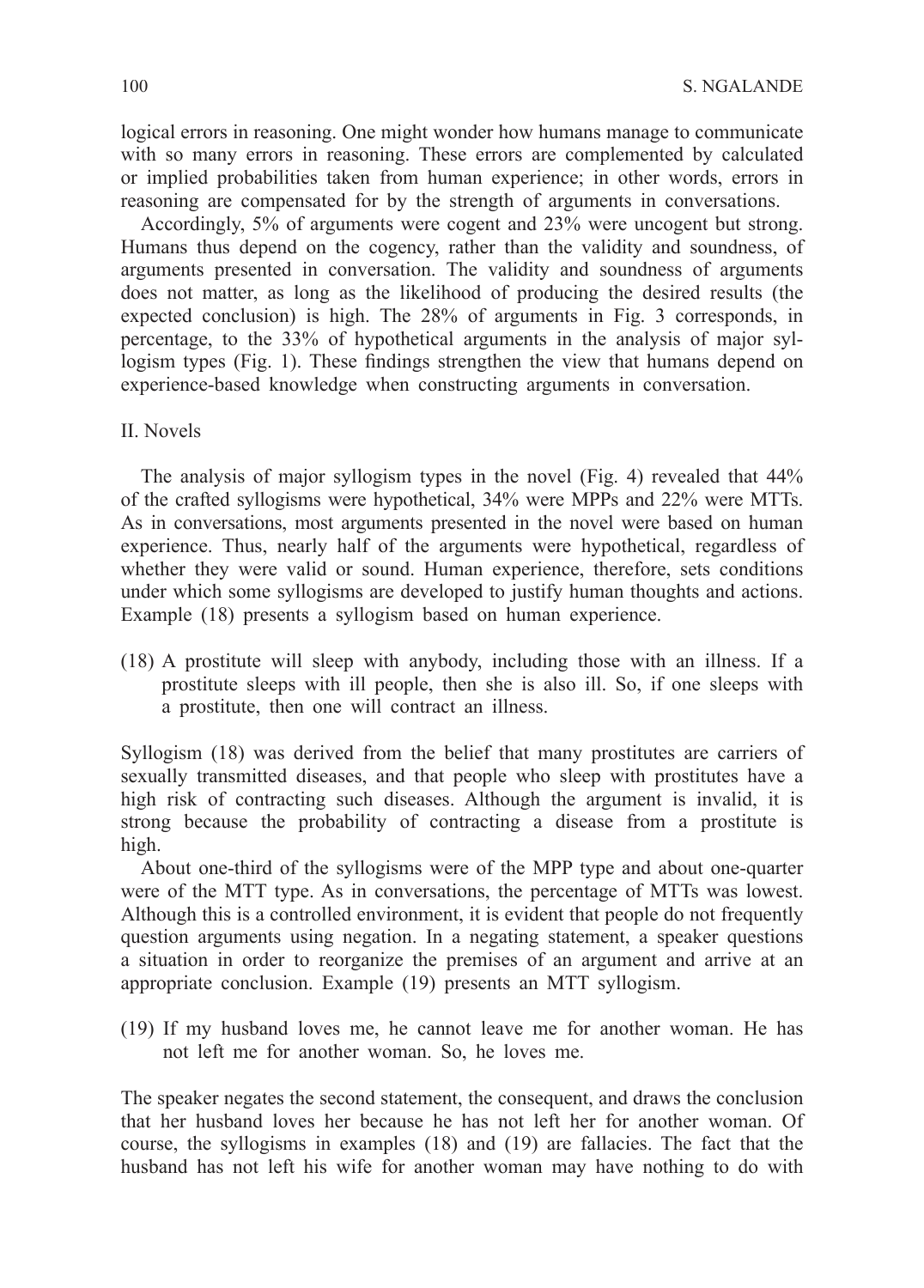



**Fig. 5.** Syllogism Content—Novel.

love, but may be due to other reasons, such as the children. The process of negation requires thought and time and, given that humans typically choose economical systems, it is logical that MTT was the least-used syllogism type.

As in conversations, syllogisms in the novel used conclusions as premises most frequently (Fig. 5). The results of analysis showed that 50% of the crafted syllogisms were presented or initiated in the form of conclusions. For instance, example (19) was presented only as a conclusion ("So he does love me"). The listener must construct the entire argument from the context of the discussion to arrive at the conclusion. Given that the novel is a microcosm of real life, it is logical that it used highly abbreviated syllogism patterns, as in conversation. The use of major and minor premises differed little in percentages. Because the novel provided sufficient context for the development of syllogisms, similar numbers of minor and major premises were presented without impairing logical thought.

The assessment of syllogisms in the novel revealed results similar to those for conversations (Fig. 6). Only 3% of the crafted syllogisms were found to be valid and sound. Even in a controlled environment, this situation is similar to that found for natural conversation. Although the remaining arguments were invalid, about half of them were strong. This further strengthens the assertion made earlier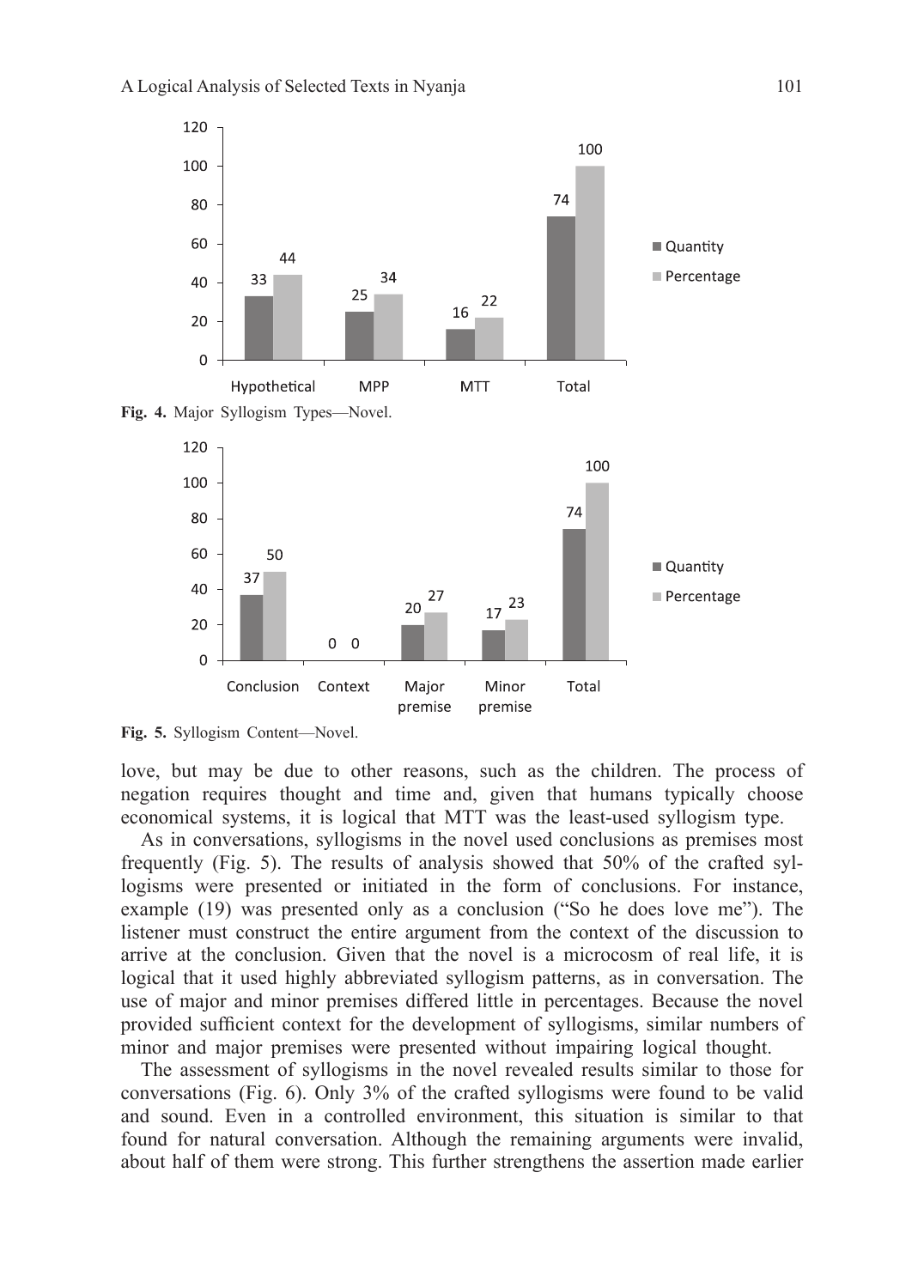

**Fig. 6.** Assessment of Syllogisms—Novel.

that human thought and, thereby, actions are generally based on the cogency, rather than the validity, of reasoning.

## III. Oral Narratives

The oral narratives analyzed documented a type of folktale or folklore created by the Nyanja-speaking people of Eastern Province. They constitute the people's tradition and culture and are transmitted orally across generations. The folktales are thus generally considered to reflect the people's way of thinking. All syllogisms developed from the collected oral narratives can be said to reflect the general pattern of thinking (communal thought) of the Nyanja-speaking people, which is embedded in their culture. The analysis of major syllogism types produced results that were similar to those for the novel (Fig. 7). The occurrence of MTT types (21%) was nearly the same as in the novel. The pattern of occurrence of hypothetical and MPP syllogisms was the reverse of that found in the novel. Hypothetical syllogisms represented 35% and MPP types represented 44% of the arguments, whereas nearly the same percentages occurred in reverse order in the novel (Fig. 4). Thus, 35% of the arguments presented in the oral narratives were based on human experience, 44% were based on ordinary (straightforward but not easier) thinking, and 21% were based on critical thinking. As in other genres, critical thinking (MTT) occurred least often.

In oral narratives, the audience is given limited time in which to comprehend syllogisms. An audience comprises any individual(s) listening to a folktale at a given time. The narratives are thus designed to give the audience sufficient, although abbreviated, information in the form of premises to allow the desired arguments to be constructed. The use of the word 'desired' here implies the crafting of a syllogism that is generally expected, but is not necessarily valid and sound. Most syllogisms were presented in the form of major premises (Fig. 8).

In comparison with a minor premise, a major premise provides a relatively large amount of information; this allows the person crafting a syllogism to approximate, as closely as possible, the desired syllogism. Thus, major premises accounted for 53% of syllogisms presented in oral narratives. Contexts are best regarded as major premises. About half (43%) of the arguments were presented as conclusions. Like conversations, oral narratives constitute a highly abbreviated system of logic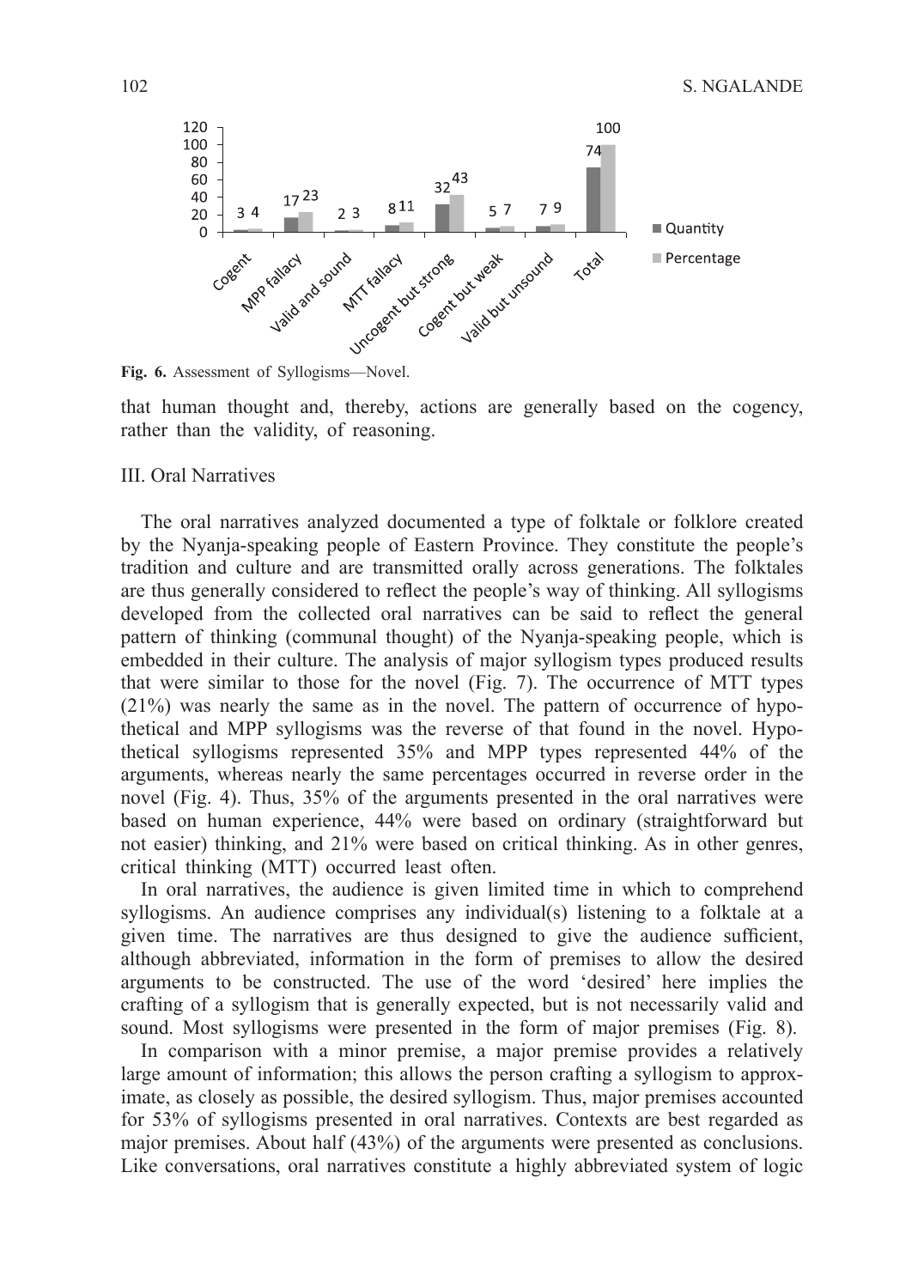



**Fig. 8.** Syllogism Content—Oral Narratives.



**Fig. 9.** Assessment of Syllogisms—Oral Narratives.

that uses many enthymemes. An enthymeme is "an argument in which one of the premises is not explicitly stated" (Oxford Dictionary of Philosophy, 2005: 116). It has also been defined as "an argument with an unstated premise or an unstated conclusion ... a syllogism complete in the mind and incomplete in expression" (Penguin Dictionary of Philosophy, 2005: 189–190).

Only 2% of the syllogisms were presented as minor premises. As explained above, this small percentage probably reflects the limited time available for the audience to craft or comprehend syllogisms from a given premise. In cases where a minor premise initiated an argument, the desired syllogism was immediately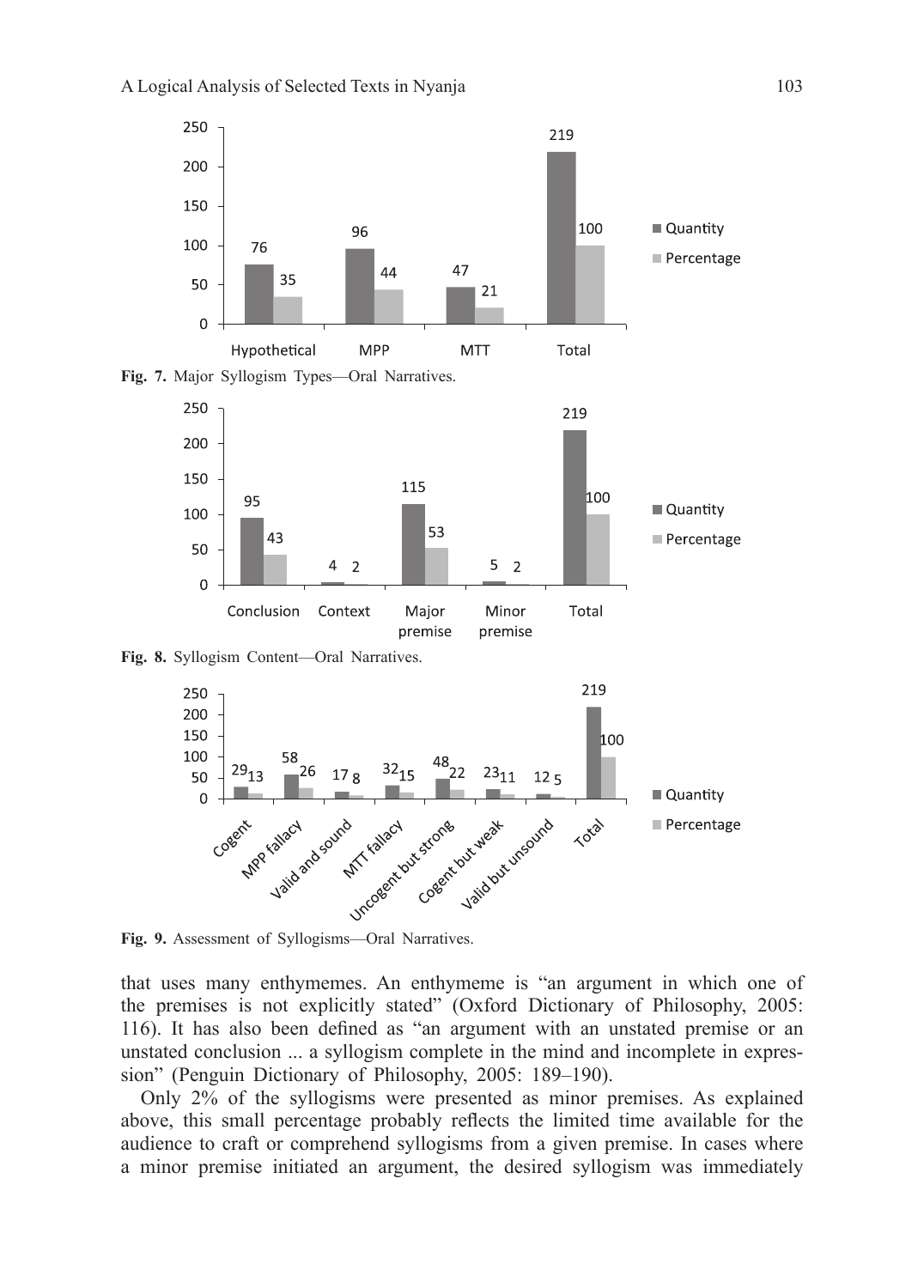obvious to an average audience. Any typical audience member would encounter little difficulty in comprehending such syllogisms. These syllogisms were not necessarily valid and sound, but represented traditional thought patterns.

The assessment of syllogisms in oral narrative (Fig. 9) found a higher percentage (8%) of valid and sound syllogisms than in the genres discussed above. This difference may be due to the communal nature of these syllogisms, which have benefitted from the concerted efforts of many narrators.

However, the analysis of oral narratives showed that even such communal thought contains many errors of reasoning. As in other genres, these syllogisms relied on cogency, rather than on validity and soundness. The strength of reasoning was based on human experience; 35% of the arguments were strong (22% uncogent but strong, 13% cogent; Fig. 9).

#### IV. Plays

A play is a controlled environment created to mimic real life. Analysis of the major syllogism types (Fig. 10) revealed that half of the arguments were MPP syllogisms and the other half were comprised equally of MTT and hypothetical arguments.

The argument pattern appeared to be influenced in part by the purpose of the play. The play was written to discourage popular beliefs, current at the time in which the play was set, about property grabbing from widows and the inheritance of widows by the brothers of the late husband. The play shows that the majority of people were in favor of these practices, although they were considered to be evil. Because MPP arguments are consistent with average thinking, it is logical that half of the syllogisms were of the MPP type.

The analysis of syllogism content revealed some behavioral similarities between the novel and the play (Fig. 11). This similarity can be attributed to two factors: both are controlled environments and both mimic real life.

Although the percentages are slightly different, the majority of syllogisms in the novel and the play were initiated by conclusions. This is a true imitation of real life, as observed in the analysis of conversations, which shows that logic



**Fig. 10.** Major Syllogism Types—Play.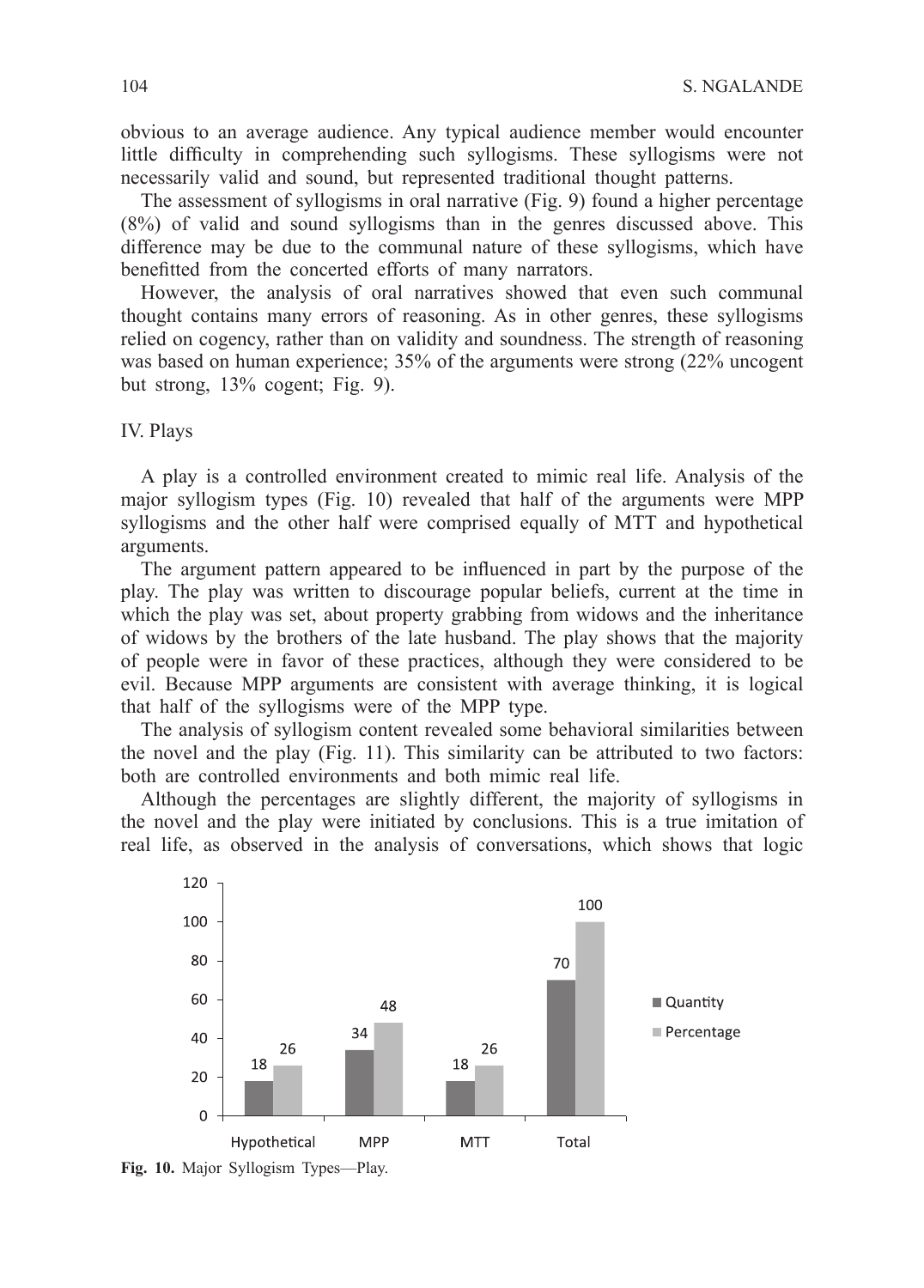

**Fig. 11.** Syllogism Content—Play.



**Fig. 12.** Assessment of Syllogisms—Play.

was highly abbreviated. As in the novel, a high percentage of arguments in the play used minor premises because the context of the play provided the extra information needed to craft the desired syllogisms.

The assessment of syllogisms (Fig. 12) produced results similar to those for the genres discussed above. Thus, most of the previous discussion is also applicable to the play. The only difference is that good characters were 'awarded' strong syllogisms, whereas bad characters were 'punished' with weak syllogisms.

## V. Proverbs

Like oral narratives, proverbs are part of the folklore of the Nyanja-speaking people. They are embedded in the folklore and used as instruments of wisdom. Although proverbs have recently been documented in textual form, they have been disseminated largely through oral transmission throughout human history.

The distribution of syllogisms in the proverbs was similar to that in oral narratives, probably because both forms are traditional oral genres. The major syllogism types thus occurred with similar frequency (Fig. 13): 54% were MPP syllogisms, 26% were hypothetical and 20% were MTT syllogisms. The percentage of MTT syllogisms was relatively high because proverbs are used as a form of wisdom and education.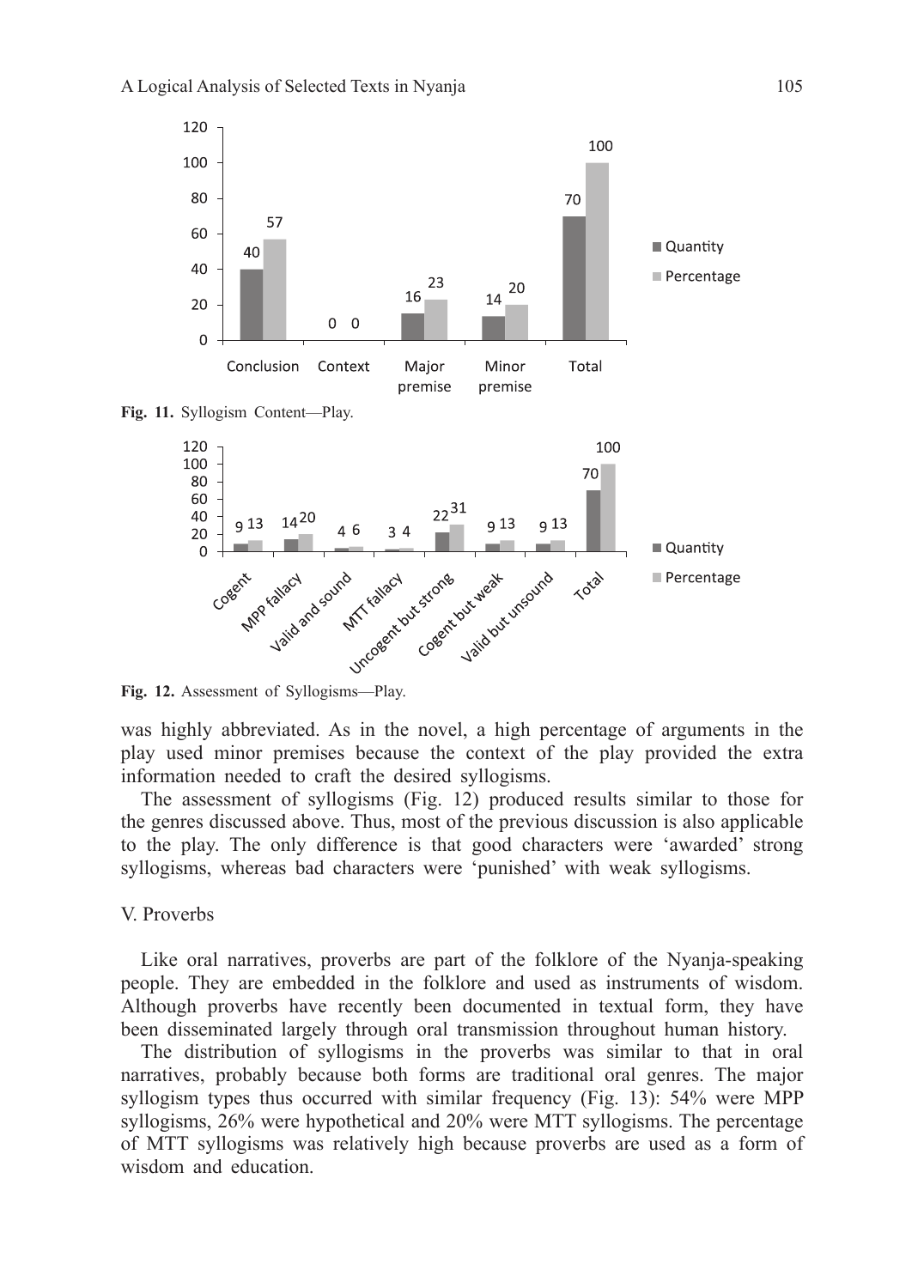

Fig 13. Major Syllogism Types-Proverbs.

As part of the oral narrative tradition, proverbs must also be comprehended within a short period of time. Thus, only 2% of arguments were presented using minor premises. Because proverbs require precise interpretation (i.e., the formalization of appropriate syllogisms), 64% were presented using major premises to give the audience sufficient information to craft syllogisms. About one-third (34%) were presented as conclusions. Thus, the proverbs also used an abbreviated system of logic.

Examples (20) and (21) are two Nyanja proverbs that can be formalized into two valid and sound syllogisms.

- (20) *Mbalame ikakhala pauta siilasika* [You cannot shoot a bird that sits on the arrow].
- (21) *Cala cimodzi siciswa nsabwe* [One finger cannot pick and smash lice].

The proverb in example (20) describes a situation in which a hunter goes into the bush to hunt birds with a bow and arrow. The hunter aims at a bird, but the bird takes flight and lands directly on the arrow. If the hunter shoots, the bird will fly away with the arrow. In this situation, it is practically impossible for the hunter to shoot the bird. On the surface, this situation relates to a real-life situation in which a judge (in traditional society, a traditional leader) commits an offence, and thus cannot preside over the case in which s/he is the defendant. Example (22) presents the formalization of this proverb as an MPP syllogism.

|  | (22) 1. One cannot shoot a bird that sits on the arrow. |  |  |  |  |            | Major premise |
|--|---------------------------------------------------------|--|--|--|--|------------|---------------|
|  | 2. The bird is sitting on the arrow.                    |  |  |  |  |            | Minor premise |
|  | 3. Thus, the bird cannot be shot.                       |  |  |  |  | Conclusion |               |

Thus, example (22) is initiated in a discussion using a major premise and the audience must craft the minor premise and conclusion. This allows the audience to participate actively in the formalization of an argument initiated by a speaker with a single statement, a major premise.

The proverb in example (21) describes a situation in which a person wants to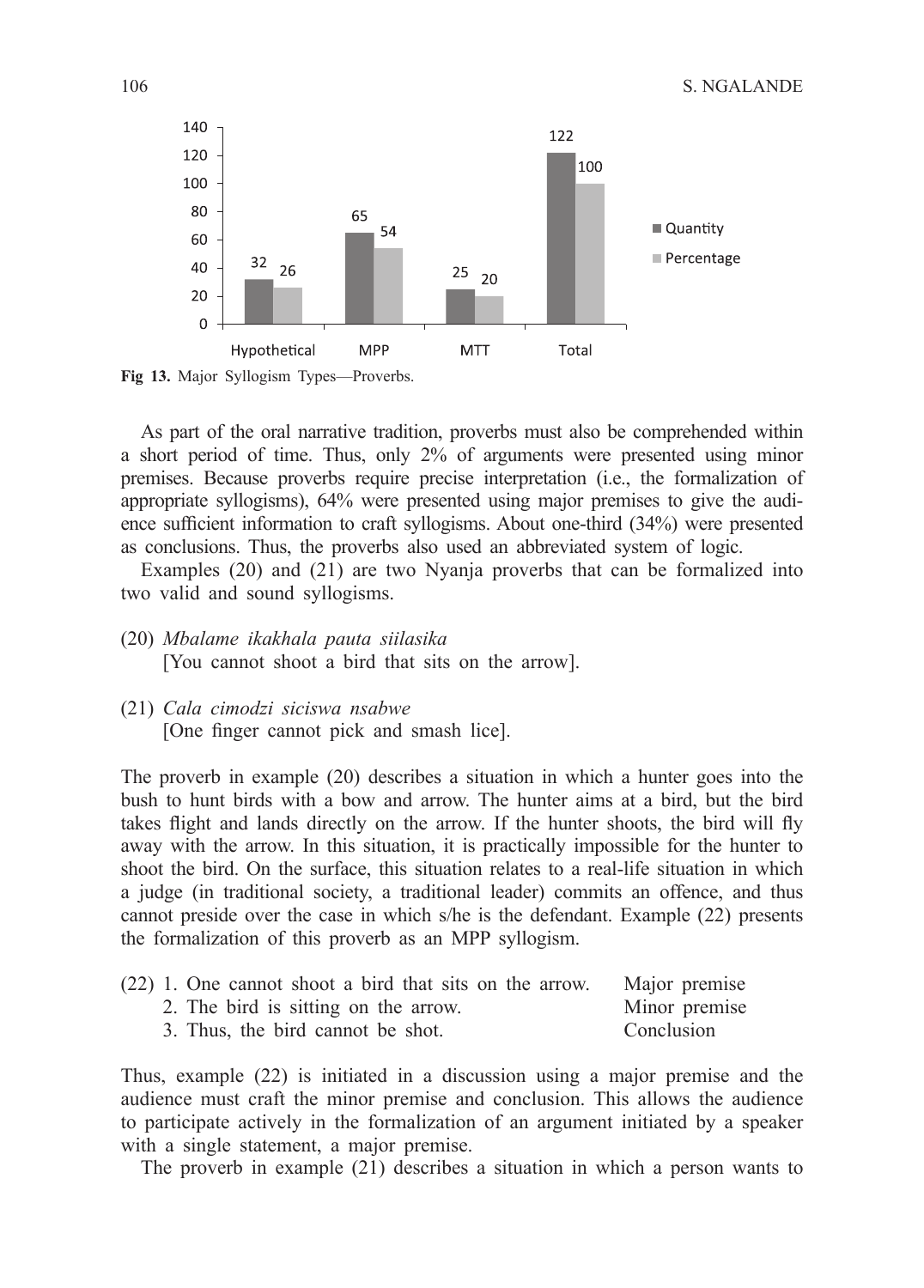kill lice. Some families in poverty-stricken rural areas cannot afford to buy washing detergent, and lice can develop on the body or on clothes and bedding. Lice are irritating parasites that feed on human blood. It is also culturally embarrassing to be seen with lice, especially by members of the opposite sex, because lice are associated with dirt and an unclean lifestyle. Thus, one must pick and smash any lice one sees immediately. To kill a louse by hand, one must place it on top of the fingernail of one thumb and use the fingernail of the other thumb to smash it. It is thus impossible to smash lice using a single fingernail. This proverb applies to situations in which an individual, embarking on an enormous task, is advised to get help in order to accomplish the task.

Example (23) presents the formalization of this proverb as an MPP syllogism.

| (23) 1. One cannot smash lice with one finger. | Major premise |  |  |
|------------------------------------------------|---------------|--|--|
| 2. There is only one finger.                   | Minor premise |  |  |
| 3. So, lice cannot be smashed.                 | Conclusion    |  |  |

Like example (22), this syllogism is presented using a major premise. Proverbs are generally initiated using major premises (Fig. 14) for the same reasons that have been described for the other genres discussed. However, relatively more proverbs (64%) contain syllogisms initiated using major premises. This difference may be because the audience requires sufficient information to craft appropriate syllogisms. As a result, many of the proverbs examined consisted exclusively of major premises and 34% were conclusions. As part of the oral tradition, proverbs also used an abbreviated system of logic.

The assessment of syllogisms presented in proverbs (Fig. 15) revealed an interesting phenomenon. It is widely accepted in society that logic, ordinarily understood as intelligence, is the basis for wisdom. In logic, wisdom can be equated with the appropriate use of syllogisms. Thus, a wise person is expected to use syllogisms that are valid and sound to a greater degree than would an ordinary person.

Given the general understanding that wisdom is not common, one might expect that the percentage, overall, of valid and sound arguments would be lowest within this genre. In comparison with other genres, however, the proverbs contained the highest percentage (18%; more than double) of valid and sound syllogisms. It would seem, then, that proverbs truly represent the wisdom of the people. In addition, 26% of the syllogisms were strong. In total, 44% of the syllogisms had high values in terms of cogency, validity, and soundness. Valid and sound arguments were thus associated with a high level of intelligence, depending on the context of their use. The high number of valid, sound, and strong syllogisms can be attributed to the fact that proverbs are a product of collective wisdom and experience. Naturally, collective wisdom must supersede individual wisdom.

Proverbs are generally witty and thus captivate the audience's attention. They create a serious atmosphere in which the audience can craft desired and appropriate syllogisms. This is necessary because proverbs are usually unaccompanied by any form of explanation.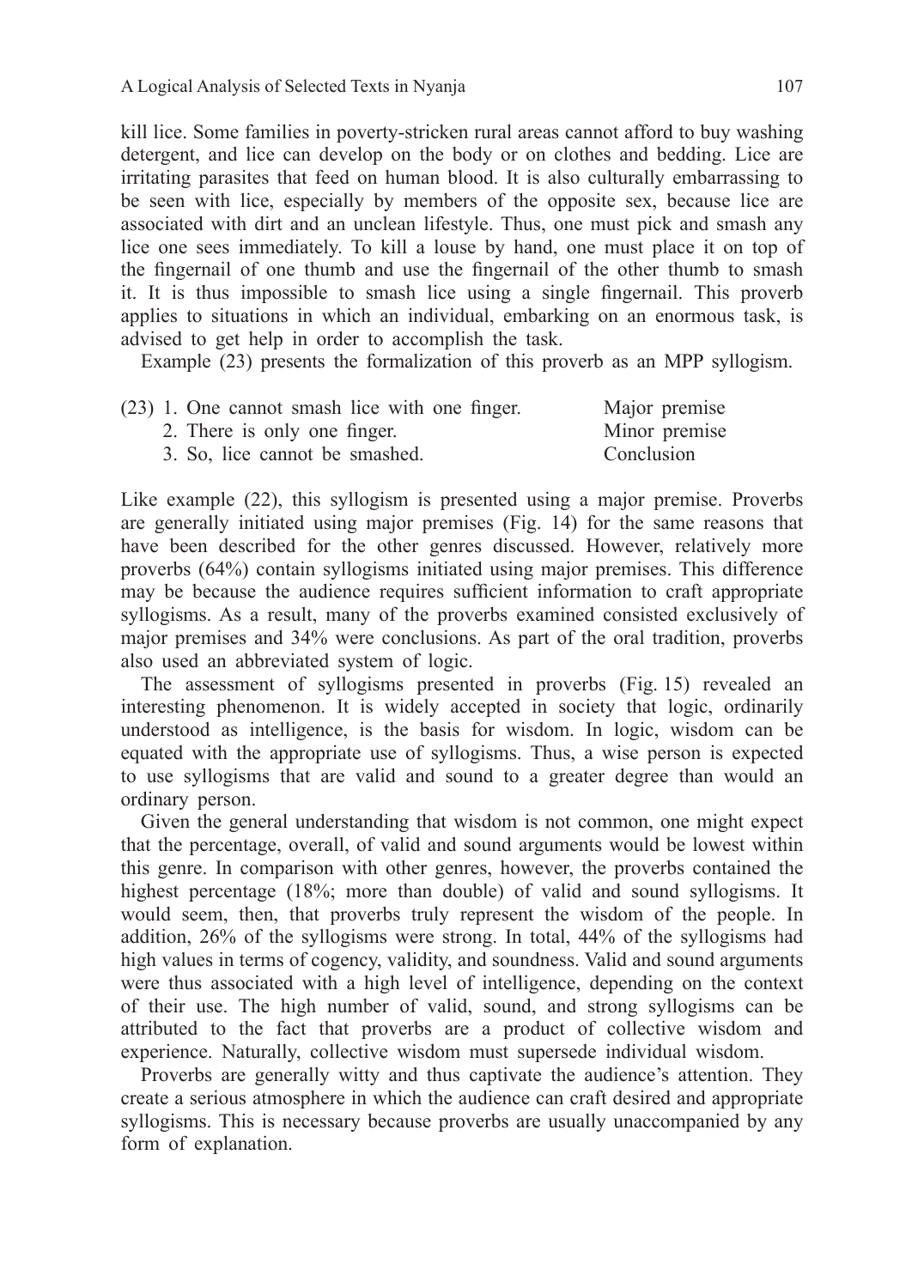





**Fig 15.** Assessment of Syllogisms—Proverbs.

#### **CONCLUSION**

About half (47%) of the 545 syllogisms that were crafted and analyzed were MPP syllogisms. MPP constructions were thus the most common syllogism type. Although this format does not necessarily represent the simplest form of thinking, it follows average Nyanja thought patterns. Of the three types discussed in this analysis, however, MPP arguments seem to be most readily formulated. MPP constructions are the product of many factors, including human experience and conditions.

Among all genres, 20% of the syllogisms were of the MTT type. This was the least popular type and has been observed to require more crafting effort. MTT constructions have been associated with above-average reasoning skills. Thus, elaborate reasoning is rare in humans. The MTT type can be considered a derivation of the MPP type.

Among all genres, 53% of the syllogisms were presented as conclusions, 37% used major premises (including context), and only 10% were presented using minor premises. Conclusions contain the least information and major premises contain the most. Generally, syllogisms were presented or initiated with little information or were abbreviated, and the remaining information was provided by